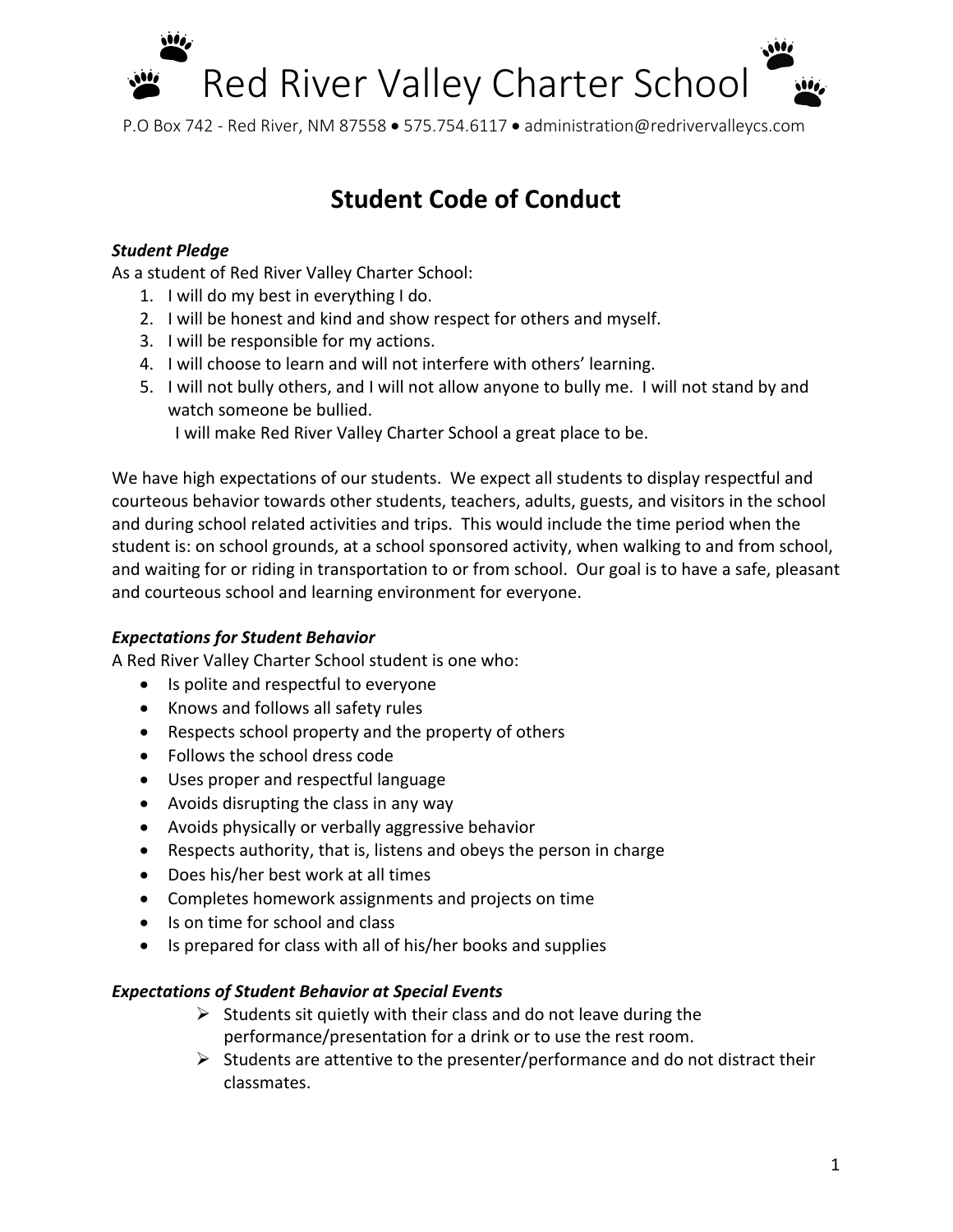# Red River Valley Charter School

P.O Box 742 - Red River, NM 87558 • 575.754.6117 • administration@redrivervalleycs.com

#### *Standards of Student Safety and Security*

The Governance Council has set forth rules and expectations addressing student safety and security. Much like the rules that govern our cities, violations of these rules carry penalties, fines, and consequences that are prescribed by law. The purpose of penalties under these federal, state, and local laws is to ensure an orderly and safe society.

The Governance Council sets the standards for safety and security and has set penalties for violation of these standards. These standards address the safety and security of both children and school staff.

#### *Absolute Behaviors*

The following behaviors are defined as "Absolutes", behaviors that result in immediate disciplinary actions:

- a. Repeated failure to follow school rules.
- b. Aggressive behavior and/or offensive language that results in bodily harm or emotional stress to another person; endangering people
- c. Disruptive behavior that interferes with the teaching and learning process
- d. Endangerment, theft or destruction of school or personal property; students will be responsible for replacing or repairing the damage
- e. Behavior in a school contracted vehicle that endangers others or disturbs the driver
- f. Weapons that are brought to school, this includes pocket knives as well as threatening to use or bring a weapon on school grounds
- g. Physical or verbal fights and threats, this includes intimidation and bullying
- h. Possession or use of alcohol, tobacco or drugs
- i. Insubordination or willful disobedience; showing defiance
- j. Any other criminal activity or use of blasphemy of any kind
- k. Accessing a pornographic website on school computers

#### **Treat others with the same respect with which you are treated by the adults of this school.**

**Your actions, dress, possessions, etc. may not cause a problem for anyone else.**

### **Selling Policy**

Students are not permitted to bring personal items to school for selling to another student.